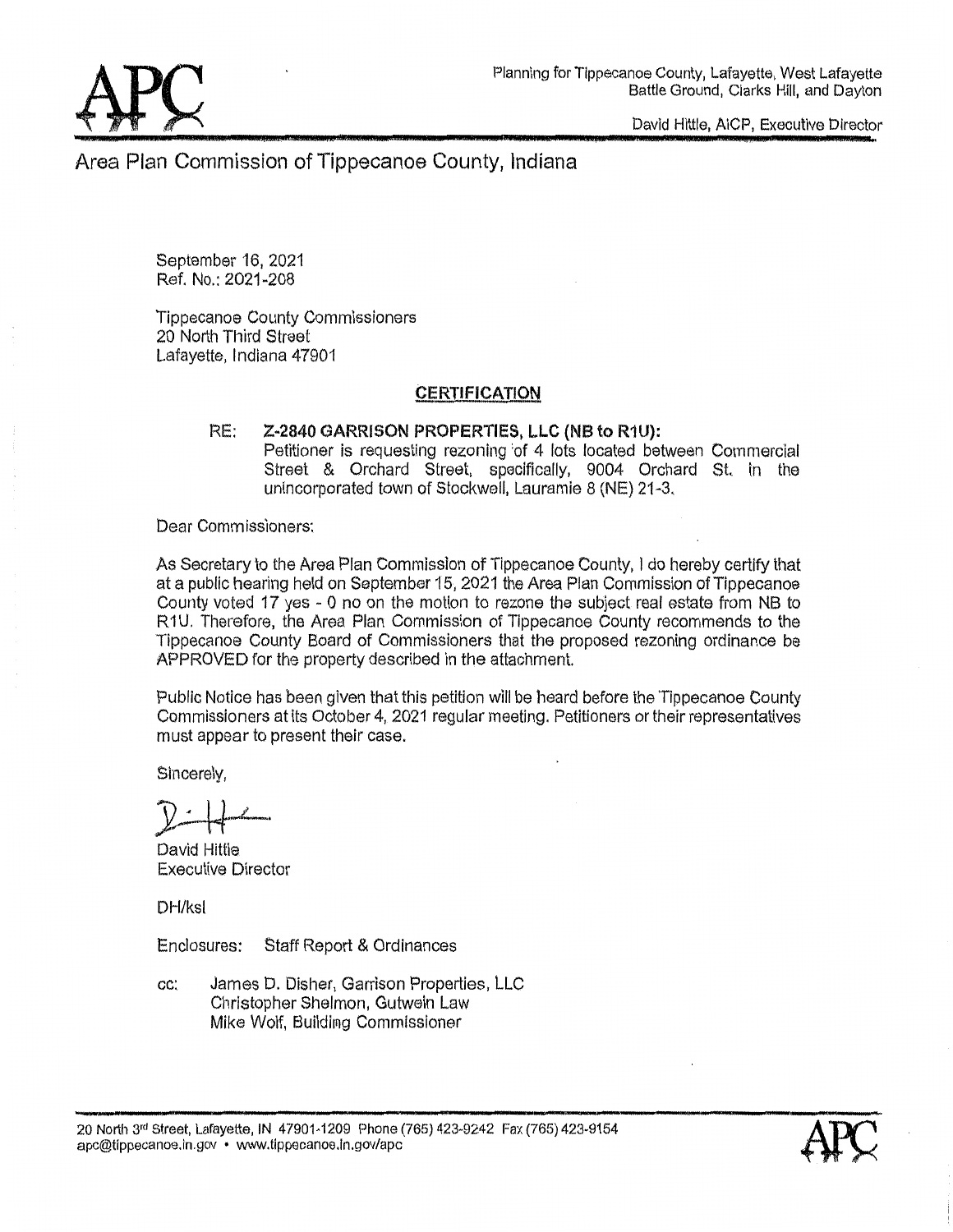# ORDINANCE NO. 2021-28-CM AN ORDINANCE TO AMEND THE ZONING ORDINANCE OF TIPPECANOE COUNTY, INDIANA, TO REZONE CERTAIN REAL ESTATE FROM NBTO R1U

# BE IT ORDAINED BY THE BOARD OF COUNTY COMMISSIONERS OF THE **COUNTY OF TIPPECANOE, INDIANA:**

Section 1: The Unified Zoning Ordinance of Tippecanoe County, Indiana, being a separate ordinance and not part of a unified county code, is hereby amended to rezone the following described real estate situated in Lauramie Township, Tippecanoe County, Indiana

#### See Exhibit A

Section 2: The above-described real estate should be and the same is hereby rezoned from NB to R1U.

Section 3: This ordinance shall be in full force and effect from and after its adoption.

(Adopted and passed) (Denied) by the Board of Commissioners of Tippecanoe  $\overline{\text{Country, Indiana, this 4}}$  day of  $\overline{O}\text{C}$   $\overline{\text{C}^{\text{2021}}}$ , 2021.

| VOTE: |                             |
|-------|-----------------------------|
|       |                             |
|       | Thomas Murtaugh, President  |
|       |                             |
|       | David Byers, Vice President |
|       | $10 + -21$                  |
|       | Tracy Brown, Member         |

ATTEST: Nelens G Robert Plantenga, Auditor

Z- 2840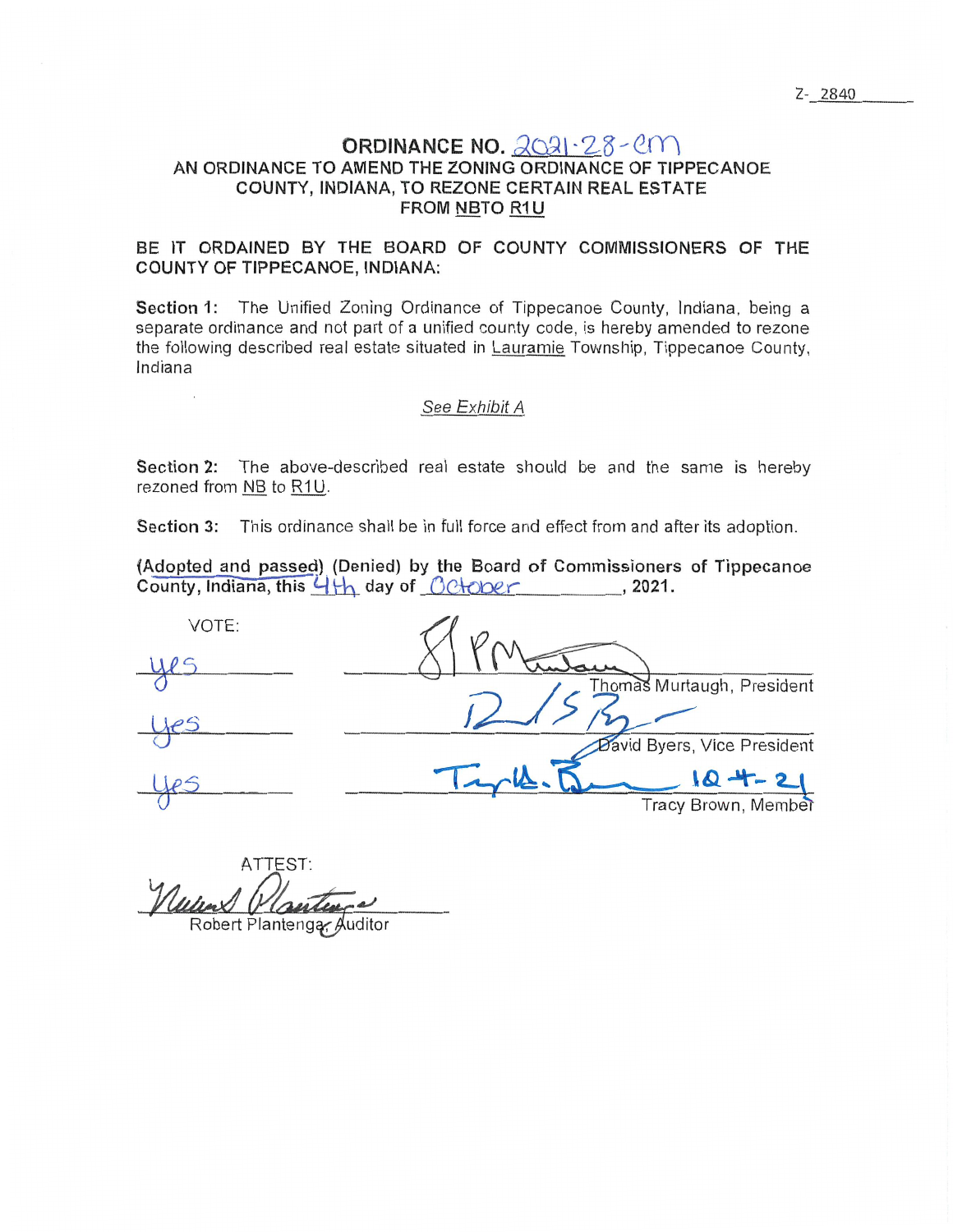# Exhibit A

Lots Numbered Ten (10), Eleven (11), Twelve (12) and Thirteen (13), all in Block Number One (1) in the **Village** of Stockwell, as platted upon the Northeast Quarter (NE1/4) of the Northeast Quarter (NE1/4) of Section Eight (8), Township Twenty~one (21) **North,** Range Three (3) West. Located in Lauramie Township, Tippecanoe County, Indiana'

**4814—1063-1415.** V. **1**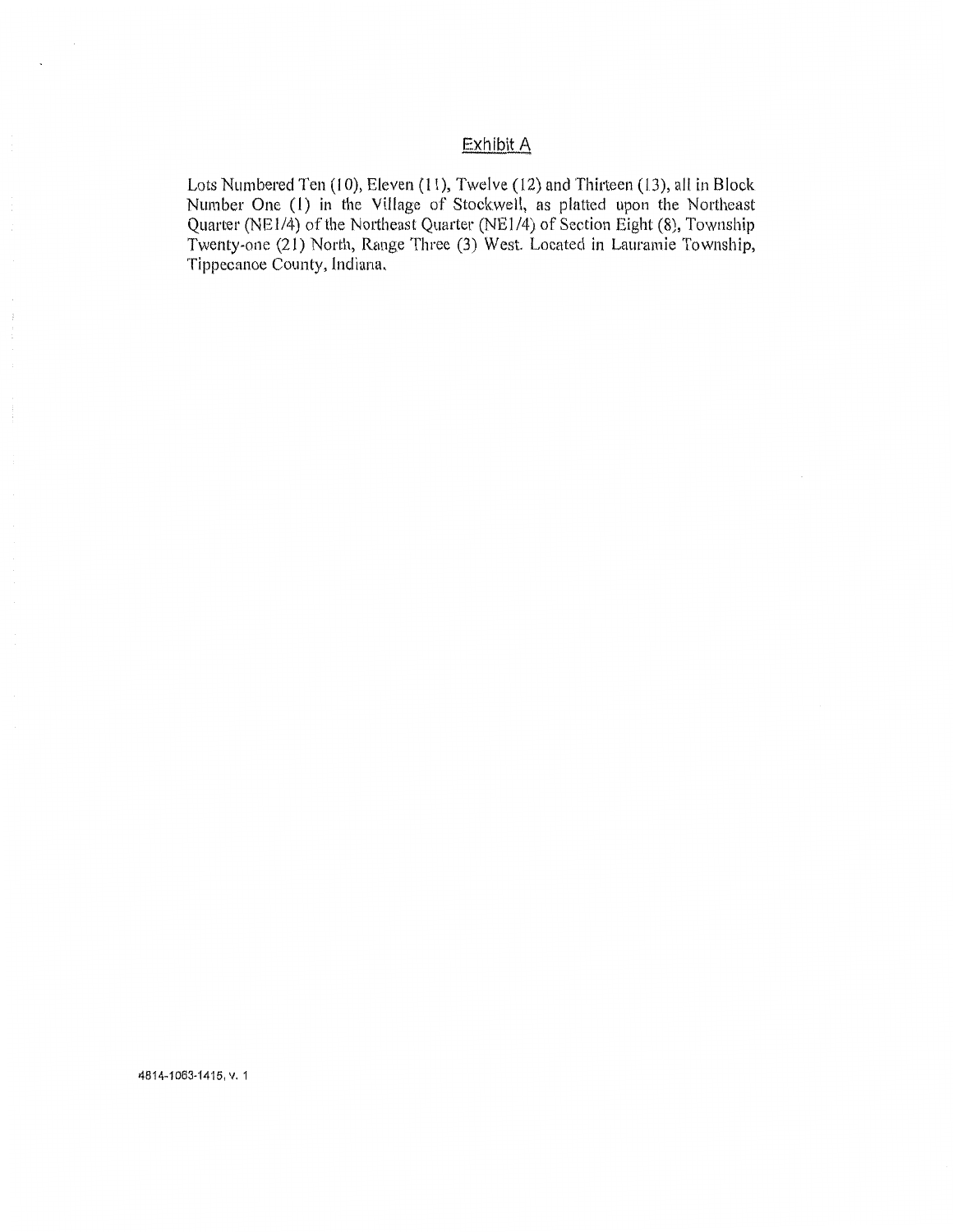# **Z-284O**  *.* **GARRISON PROPERTIES, LLC (NB to R1) LLC**<br>
<u>\_\_\_\_\_\_\_\_\_\_\_\_\_\_\_\_\_\_\_\_\_\_\_\_</u>

STAFF REPORT **September 9,** 2021

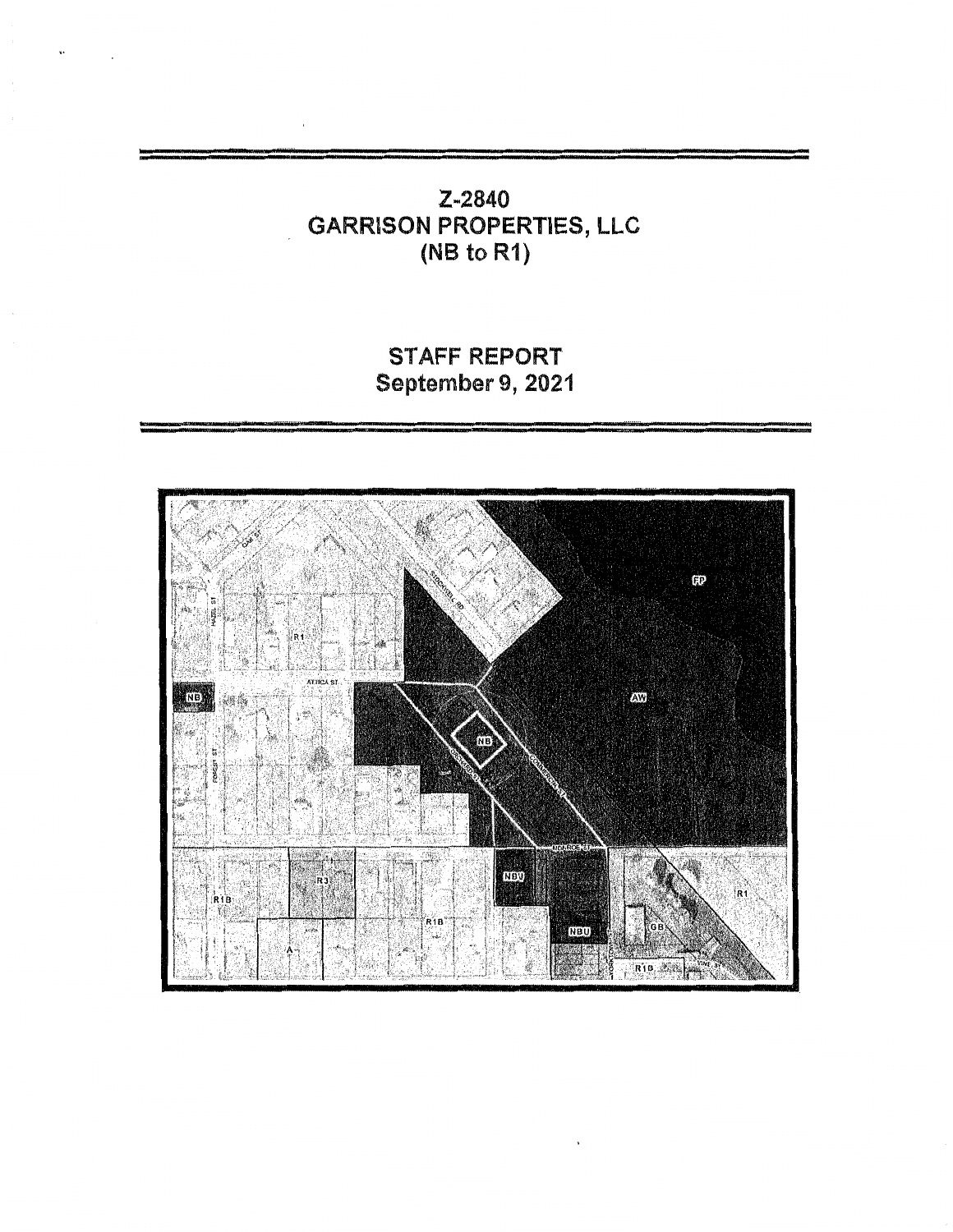# **Z-2840 GARRISON PROPERTIES,** LLC NB to R1U

**Staff Report September** 9, **2021** 

#### **REQUEST MADE, PROPOSED USE, LOCATION:**

**Petitioner,** who is the owner and represented by **attorney** Chris Shelmon, is **requesting**  the rezoning of four **lots** from Neighborhood **Business** to R1U to allow for **a** single-family home to be built. The property is located in the **unincorporated** town of Stockwell and is commonly known as 9004 Orchard Street, Lauramie 8(NE) 21-3.

#### ZONING **HISTORY** AND AREA **ZONING PATTERNS:**

The **earliest** zoning maps for **this area show** the property with LB zoning (Local Business). Later in 1997, transitional zoning maps were adopted in accompaniment with the 1998 Unified Zoning Ordinance changing the zoning of **this** property to NB. Under the repealed zoning ordinance, **single-family** homes were permitted by **right** in the NB zone.

West across Orchard Street are a few NB zoned properties with R1 zoning beyond. East **across** Commercial Street ls AW zoning and FP beyond.

#### AREA LAND USE PATTERNS:

In 2014 *a* **fire destroyed** a home **that** was on **this** property and the land has since been vacant. Just northwest is a post office and a single-family home adjoins to the southeast. **West across** Orchard **Street** is residence and east **across** Commercial Street is a wooded area with a few **single-family** homes.

The **business area** of Stockwell is located a block **south** of the **site** in question.

#### **TRAFFIC** AND TRANSPORTATION:

**"The** lots in question front on both Commercial and Orchard Streets, **both classified** as rural local roads.

#### ENVIRONMENTAL AND **UTILITY** CONSIDERATIONS:

Sewer and water will serve the **site.** No bufferying is **required** if **this** property is rezoned.